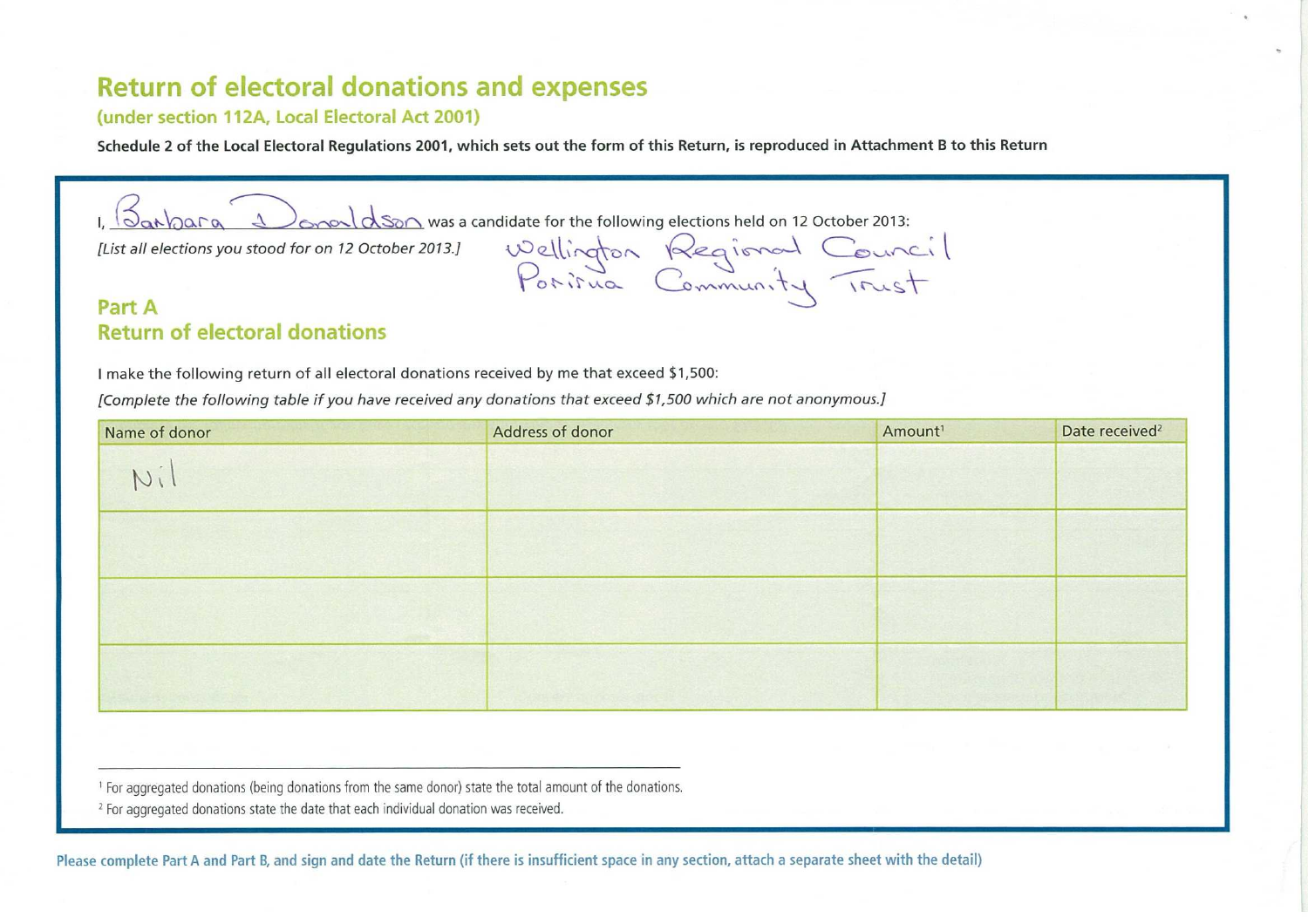*[If any of your donations are funded from contributions that on their own or when aggregated with other contributions by the contributor* to *the donation exceed \$1,500, please also complete the following table.]* 

| Name of contributor | Total amount of contributor's<br>Address of contributor<br>contribution made in relation to<br>donation |  |
|---------------------|---------------------------------------------------------------------------------------------------------|--|
|                     |                                                                                                         |  |
|                     |                                                                                                         |  |
|                     |                                                                                                         |  |

## *[Complete the following table if you have received any anonymous donations that exceed \$1,500.]*

| Date received | Amount of donation | Campaign to which donation designated | Amount paid to Electoral Officer<br>and date payment made |
|---------------|--------------------|---------------------------------------|-----------------------------------------------------------|
|               |                    |                                       |                                                           |
|               |                    |                                       |                                                           |
|               |                    |                                       |                                                           |
|               |                    |                                       |                                                           |
|               |                    |                                       |                                                           |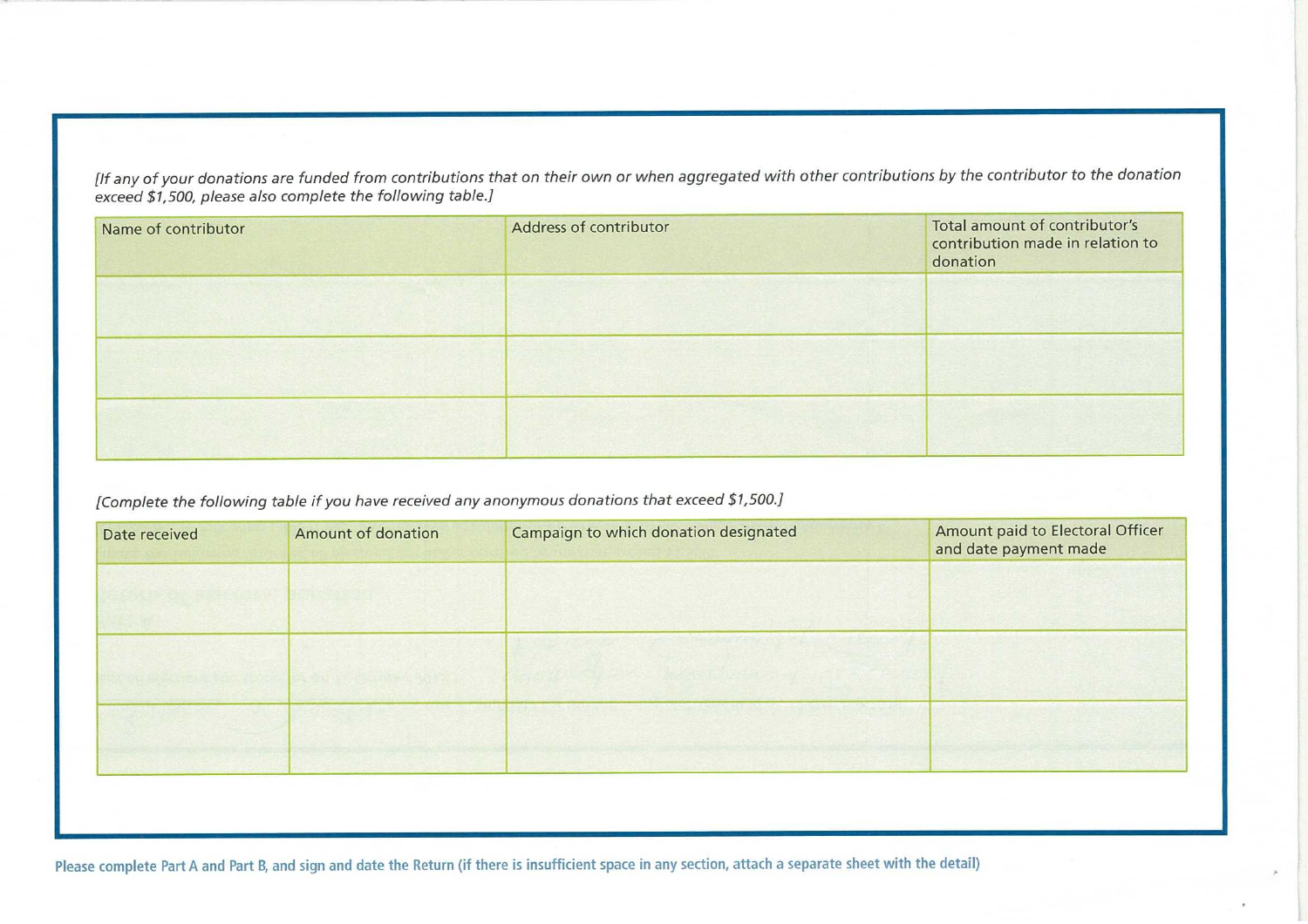## **Part B Return of electoral expenses**

I make the following return of all electoral expenses incurred by me:

| Name and description of person or body of persons to whom<br>sum paid <sup>3</sup> | Reason for expense               | Total expense paid (GST incl.) |
|------------------------------------------------------------------------------------|----------------------------------|--------------------------------|
| Timeframe Studios                                                                  | Campaign photo                   | $626 - 75$                     |
| Stephanie Drew Design                                                              | Billboard, flier 4 advert design | 224-25                         |
| Henshaw signs                                                                      | Car decals                       | $456 - 55$                     |
| Henstaw Signs                                                                      | Vinyl prints forsigns (not used) | $403 - 65$                     |
|                                                                                    |                                  |                                |
|                                                                                    |                                  |                                |

<sup>3</sup> Sums paid for radio broadcasting, television broadcasting, newspaper advertising, posters, pamphlets, etc, must be set out separately and under separate headings.